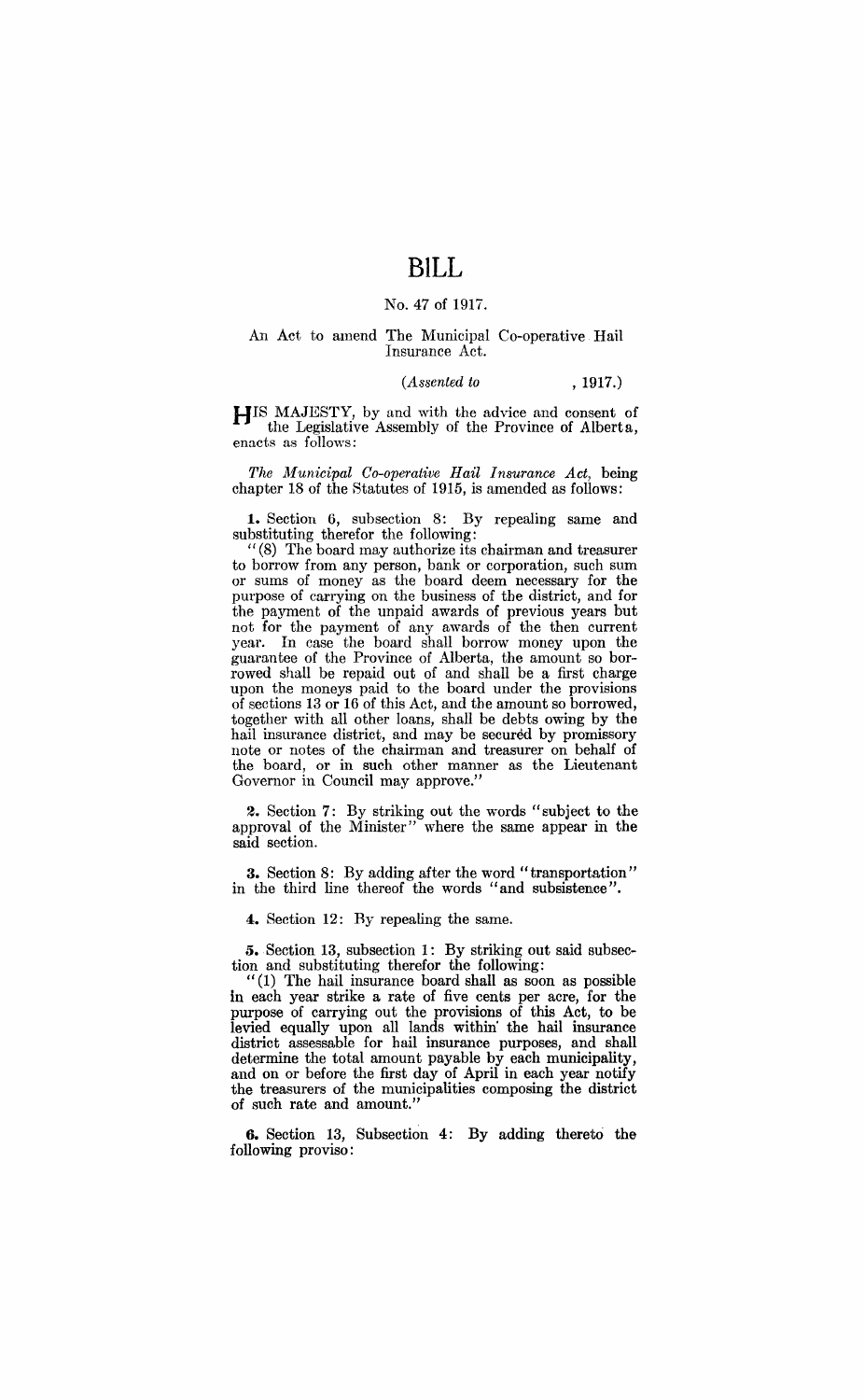"Provided that the penalty of  $$1.60$  per quarter section hereinbefore referred to shall only be payable in respeet of taxes levied under the flat rate of fiye cents per aere."

7. Section 13, subsection 5: By striking out the same and substituting therefor the following:

(5) The secretary-treasurer of each municipality in the hail insurance district shall mail to every person assessed for hail insurance purposes a tax notice or notices at such time or times and in such form or forms as may he approved by the board."

**8.** Section 13, subsection 7: 'By striking out the words "first day of February" and substituting the words "fifteenth day of March".

**9.** Section 13: By adding thereto the following sub-

sections as subsections 10, 11, 12, 13, 14 and 15:  $\cdot$  (10) If in any year it is found by the board that the amount asked for in accordance with subsection 1 hereof, together with any surplus that may be on hand from previous years will not be sufficient to pay the costs of administration, the losses of the current year, any unpaid balances of awards of previous years or any other moneys due and payable by the board, the board shall on or before the first day of October strike such additional rate on all lands within the district that were actually under crop during the current year, as together with the rate levied under subsection 1 hereof, shall raise an amount sufficient to pay all costs of administration, the losses of the current year, and the balances of the awards of previous years remaining unpaid, and shall forthwith notify the treasurer of each municipality within the district of such rate and the amount payable by the municipality.

 $111$  The treasurer of each municipality shall cause the rate provided for in subsection 10 hereof to be levied equally against all lands that were actually under crop during the current year, and such taxes shall become payable in accordance with the provisions of subsection 4 hereof and may be collected by any means provided for the collection of other municipal taxes, and the municipality shall pay the amount asked for by the board under subsection 10 hereof on or before the fifteenth day of November of the year in which the said rate is levied.

 $''(12)$  The owner of all property assessed for hail insurance purposes shall on or before the fifteenth day of June in each year forward to the secretary-treasurer of the municipality, on forms to be supplied by the hail insurance board a return showing all the acreage of his land under crop during the then present year.

 $I<sup>i</sup>(13)$  From the amount of any indemnity payable to any person for damage to his crop by hail there shall be deducted by the board the amount owing by tbe claimant by way of hail insurance tax to the municipality from which the claim arises, and the amount of such tax so deducted shall be paid to the secretary-treasurer of such municipality to be credited by him upon the hail insurance

tax owing by such claimant.<br>  $(14)$  If any such indemnity is not paid within thirty days from the fifteenth day of November in the year in which such indemnity is awarded the municipalities composing the hail insurance district shall be severally liable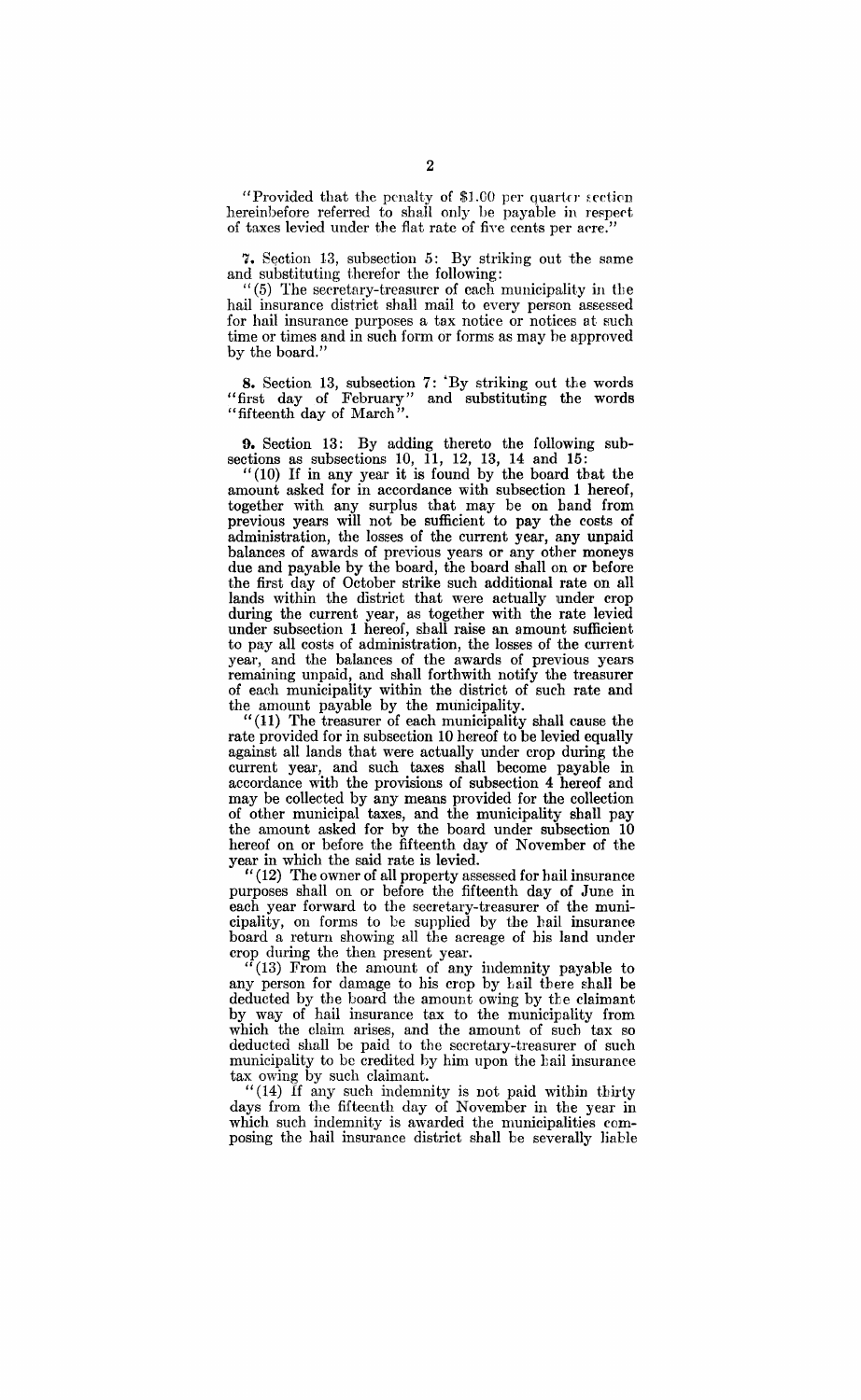for an amount not exceeding the hail insurance tax due and unpaid by such municipality to the hail insurance board, and the said amount may be recovered with costs by the person entitled to the payment of the award by action in any court of competent jurisdiction.

"(15) Moneys due as indemnity for losses by hail shall be exempt from garnishment or attachment and shall be incapable of being assigned, except in regard to money due for seed grain from which the crop hailed out was grown."

**10.** Section 14: By repealing subsections 1 and 2 thereof and by striking out in subsection 5 the words "next three" in the second line thereof.

**11.** Section 16, subsection 1: By striking out the words "special rate" where they occur in the fifth line thereof and substituting therefor the word "rates", and by adding thereto the following: "and 'the amount so borrowed shall be repaid out of and be a first charge upon the taxes which are collected for hail insurance purposes for the year in which such amount was borrowed."